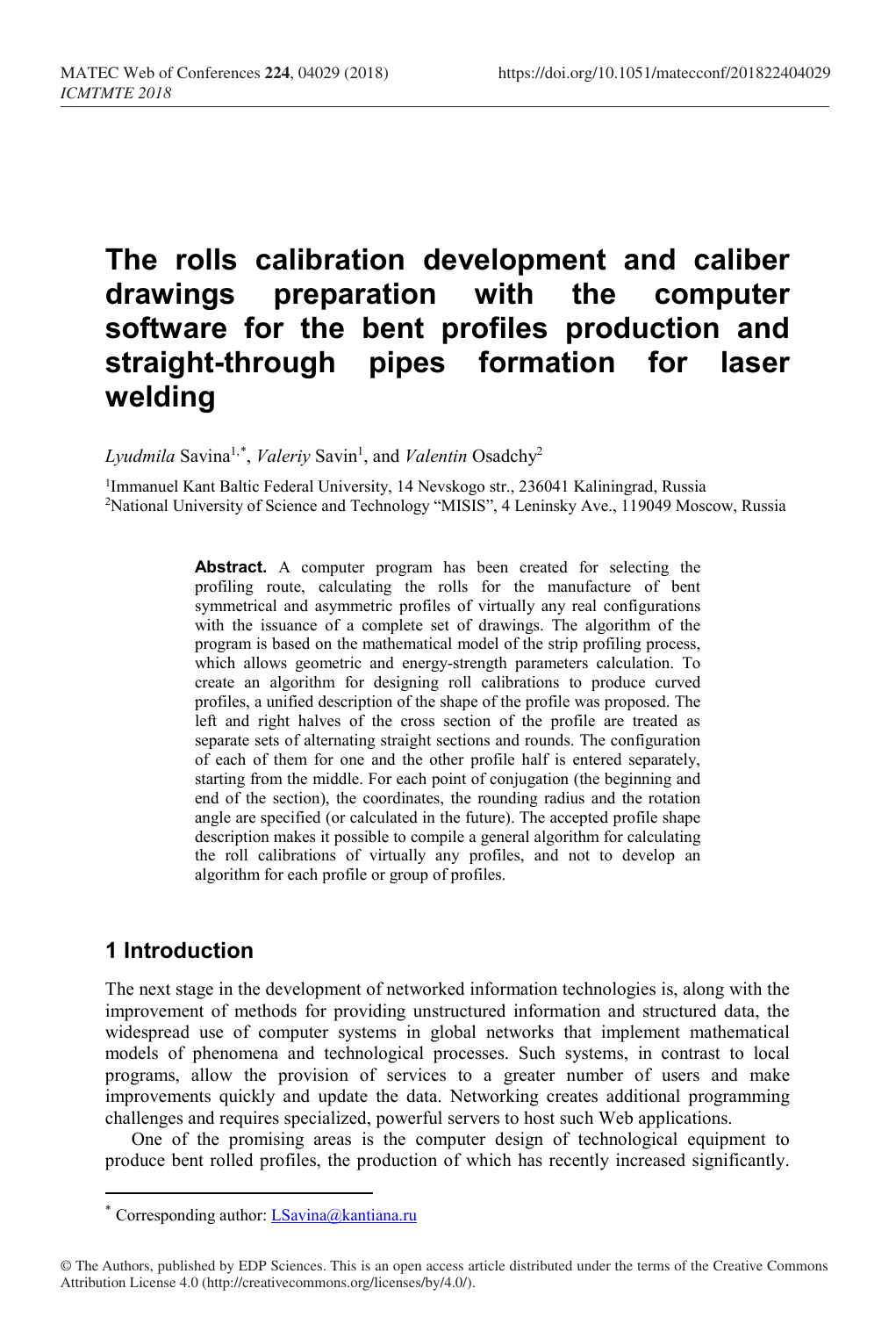Creation of large specialized production centers is hampered by low profitability of transportation of such products and small, for the most part, consignments. In this regard, many relatively small firms are created to produce profiles for the construction industry, engineering and other purposes. It is often difficult for such organizations to maintain a staff of highly skilled calipers. In addition, the complex configuration of most profiles requires working out several options for choosing the optimal solution and performing a large amount of calculations in each of them. Using a computer program allows you to significantly reduce work and design time, as well as reduce the number of errors. In this regard, the creation of intelligent computer-aided design systems, allowing with a minimal human participation to obtain a full range of technological, including design documentation for the organization of production of any profile is very in demand.

Many years ago, the computer program "Gnut" was created in NITU "MISiS" to calculate roll calibrations for the production of bent symmetrical and asymmetric profiles of virtually any real configurations with the issuance of a complete set of drawings. The program to date has no analogues in our country.

In recent years, work is underway to improve the network version of this program in the form of an Internet application for selecting the profiling route and calculating the rolls.

#### **2 Algorithm description and usage**

The algorithm of the program is the realization of the mathematical model of the process of strip profiling with horizontal and vertical rolls, which allows calculating the geometric and energy-force parameters of the process. A unified description of the cross section of a profile consisting of two halves is proposed, each of which is considered in the form of alternating straight sections and curvatures. Such a description of the shape of the profile makes it possible to compile a general algorithm for calculating the roll calibrations of virtually any bent profiles, eliminating the need to develop algorithms for individual profiles.

Initial data for the calculation are: the equipment parameters, strip material and its characteristics, profile shape and dimensions, profiling conditions. The data can be entered in dialog mode and saved in a file on disk. To enter information about the strip material, you can use the built-in database. The profile of the resulting profile is defined using a specially designed graphical editor.

As examples, the user is offered several examples of source data, each of which can be completely modified.

The general profiling scheme can be worked out during the calculation or entered in advance in the form of a table of angles of the sub-graphical interpretation.

Drawing of the required profile, as all subsequent drawings and diagrams can be transferred to AutoCAD or Compass for control checks and subsequent work.

At the initial stage, the program evaluates the processability of the profile, gives recommendations on dimensional tolerances and determines the required width of the workpiece, considering the peculiarities of forming and drawing the metal at bending points.

Bending points can be formed with constant radii of curvatures to better fix the profile or with a constant arc length for less band thinning.

In the detailed dialogue mode during the calculation, the program offers the options for profiling, which you can, if desired, adjust. Based on the analysis of the configuration of the finished profile, the overall molding strategy is determined (to the center, from the center, along the entire length, a pairwise bend for the "snake" type profiles or a combined one) [1,2]. The angles of bending along the aisles are chosen on the basis of the limit values determined from the data on the geometry of the profile and the characteristics of the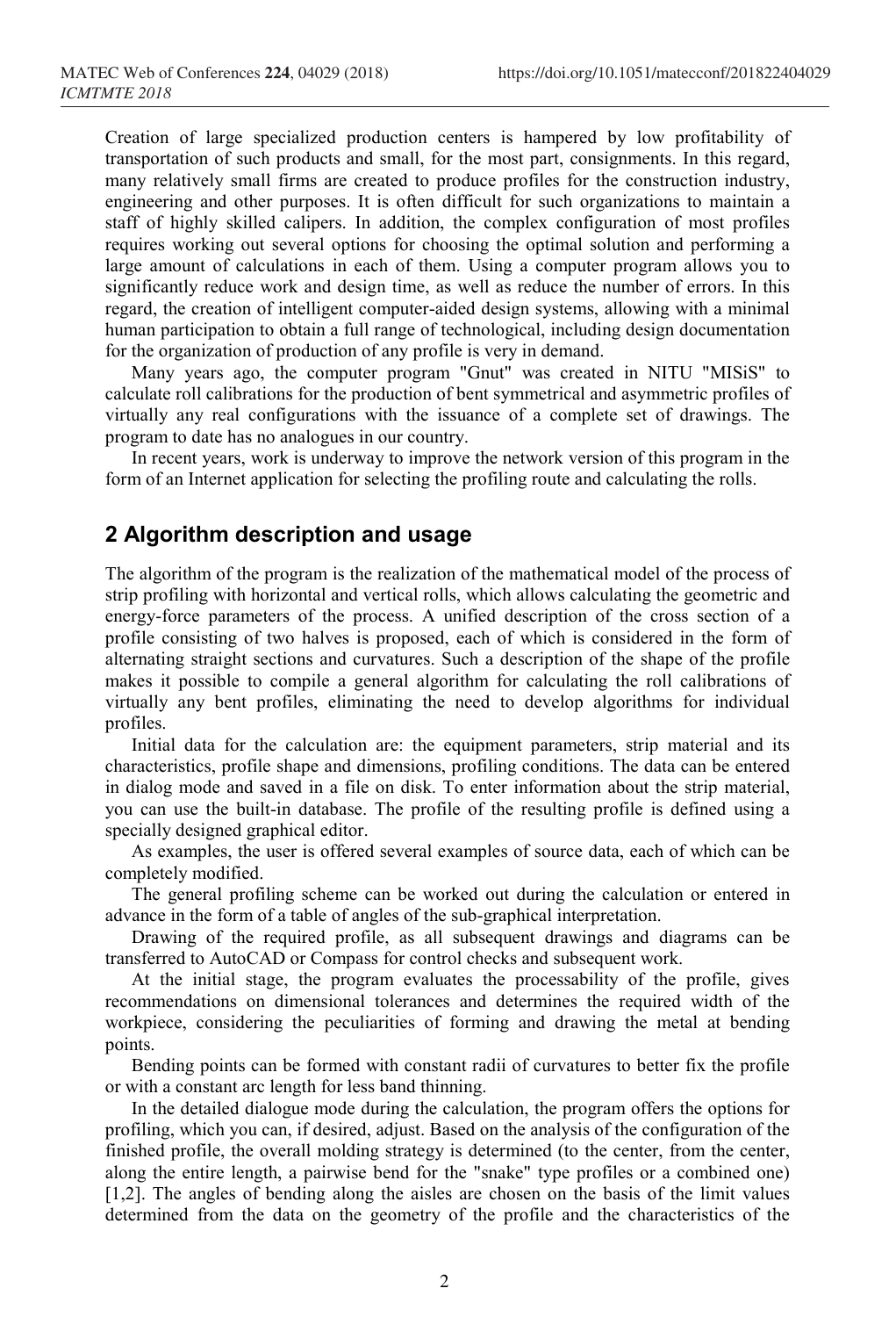process. taking into account the type of caliber, the pass number, the forming method (continuous or piece), the shape of the strip.

When profiling the unequal profiles due to different bending conditions in individual parts of the strip, if the profile mode is incorrectly chosen, the bending moments are not balanced and there may be a twisting moment, which leads to a screw-like course of the strip. To prevent the formation of this defect, the corresponding correction angles in both halves of the strip are made on the basis of an analysis of the stress-strain state of the metal.

The received mode of bending allows to pass to designing of calibers. The outline of the profile is described after the next pass - the upper and lower part (for vertical rolls - left and right), on the basis of which a drawing of the caliber is formed. At the same time, the configuration is refined to eliminate thin protrusions, pinching, etc.

The peripheral section (caliber type) on the left and right in each pass is determined on the basis of analysis of profile configuration features, tolerances on workpiece dimensions and equipment features.

As the basis for the calculation of individual elements of different types of calibres, the relations given in [1] were used. Later, the corresponding analytical expressions were obtained for the calculation of various gauge elements for an arbitrary strip configuration.

When calculating the power-law parameters of the process, the configuration of the strip in each caliber was considered as a combination of four basic elements - with one bend point and a free edge (shelves of angles, channels and other profiles), with two bending points when the adjacent elements were bent one way (walls of channels, troughs and other profiles), with two bending points when the adjacent elements are bent in different directions (the walls of the z-profiles, the side walls of the troughs and other profiles), and also the actual bending points.

The caliber drawings, contours of the incoming and outgoing profiles for each pass are displayed and transmitted to the AutoCAD system.

The general characteristic of the developed calibration of the rolls is shown in the form of a summary table and contains energy-strength parameters, deflections of the shafts, limiting angles of the bend, longitudinal extensions and other parameters. In this case, the maximum permissible and unacceptable values are allocated, respectively, in yellow and red.

As a rule, in the production of bent roll profiles for economic reasons, the rolls are not wholly welded, but made composite (banded), consisting of an axis and a set of rings. Based on the analysis of the swath geometry, the program offers a certain variant of dividing the roll into individual rollers, which can be adjusted taking into account its capabilities for their production.

After the breakdown of the rolls into individual rings, materials for their manufacture are selected, depending on the nature of their work - for the manufacture of heavily loaded rings that perform band folding for less loaded rings holding the strip and for idle rings.

When preparing and outputting drawings, the search and summation of repeating rings is performed, grouping rings by types. Working drawings of the rings and assembly drawings of the rolls, which are the main result of the program, can be transferred directly to production. At the same time, the developed method of placing dimensions on the drawings excludes the creeping of one size to another. In addition, a summary table of the sizes of rings is given with the calculation of the approximate mass of blanks for their manufacture.

On each screen form, the program has a link to a hint, which explains the program's operation and provides recommendations for profiling.

The Internet application for the calculation of roll calibrations for the production of bent roll profiles is posted on the portal http://econom.misis.ru/P/Gnut/\_HGnut\_.aspx [3]. The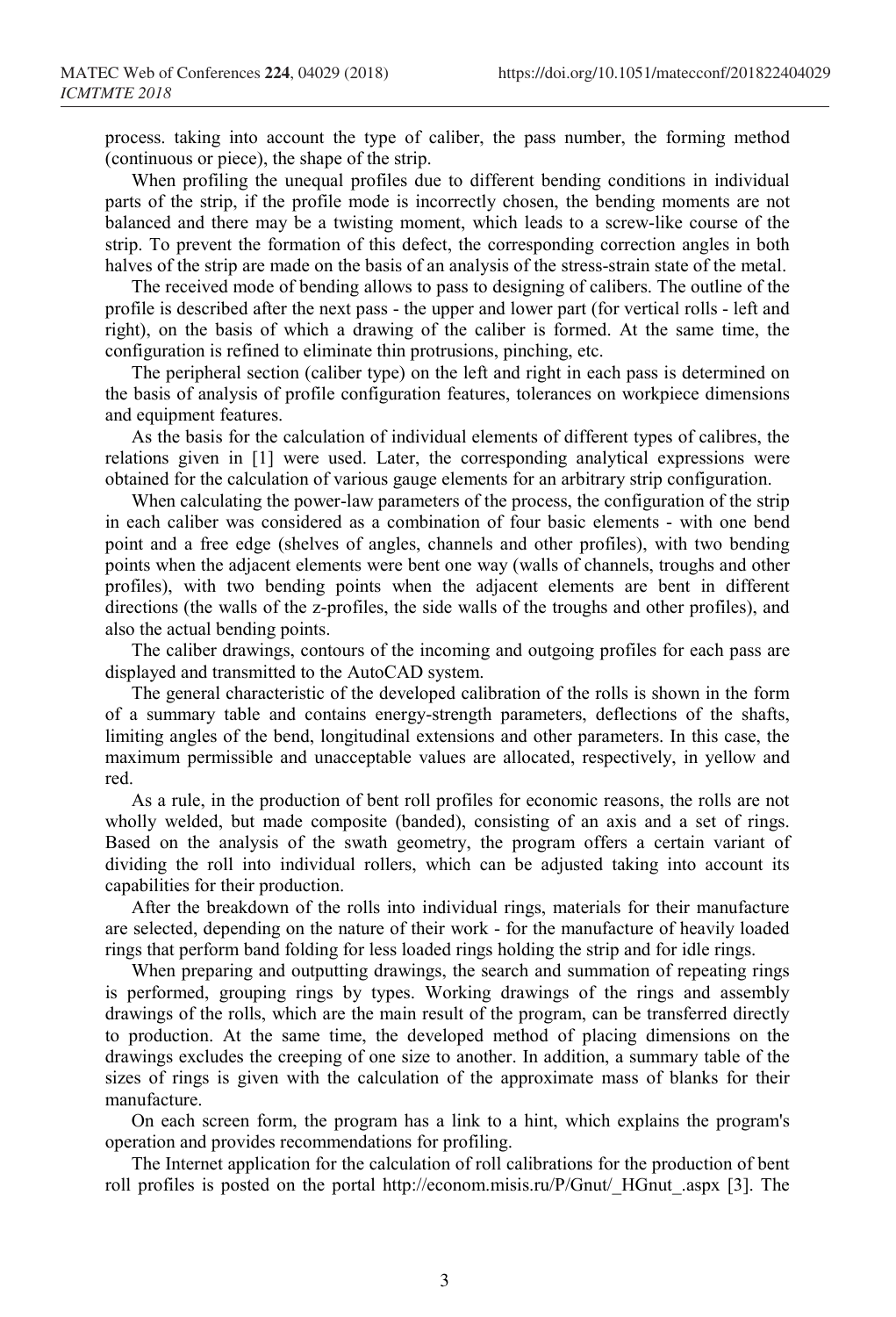guest entry allows you to familiarize yourself with a more detailed description and its work with a few limited possibilities.

Summarizing the experience of the Internet application, it is possible to note a number of its advantages in comparison with the locally installed program:

- Saving time: the user's costs for accessing the application are minimized - no need to install, configure the program and solve other emerging problems;

- automatic update of the application: an improved version of the program becomes available immediately after it is installed on the server;

- mobility: the ability to work with the application on any computer that has access to the Internet;

- Low requirements for the working computer: saving the RAM of the end user allows it to work in several programs at the same time.

- data security: the reliability of data storage on the server is higher than on the local computer.

The program is registered in the State Register of Databases by the scientific and technical center "Informregistr" under the State Committee of the Russian Federation for Communications and Informatization, acquired and used by a number of organizations of Russia and Ukraine. With its help, roll calibrations have been developed and implemented to produce all kinds of symmetrical and asymmetrical bent rolled profiles [4].

Further development of the computer system is the calculation of the calibrations of the rolls and the stress-strain state of the metal in the manufacture of the pipe billet. The strip forming in this case has some features and, in addition, the geometry of the tool differs significantly. Requirements for the quality of products, primarily the mechanical characteristics of the metal, in this case, as a rule, is much higher. In connection with this, along with the design of the tool design and the geometry of the obtained profile, special attention was paid to the determination of the stress-strain state along the section of the strip and the prediction of residual stresses.

The created computer program complex in the form of a Web application in the Visual Studio environment in  $C \#$  language with a modern interface that implements the developed calculation methods is placed in the educational environment "Dist" on the portal econom.misis.ru. The software package can be recommended for use in the development of technological processes for a new profile and brand assortment. The programs are registered by the Federal Service for Intellectual Property under No. 2018614644 and No. 2018614645.

## **3 Conclusion**

The developed methodology and programs were tested in the calculation of the process for the production of welded, straight-seamed pipes on the Olimpia 80 production line, which consists of an uncoiler, a roll opening machine, a sheet straightening machine, a dock splitter, a spiral tape drive and a main deforming section that includes molding and calibration mill.

The research and analysis of the process of production of tubular billets of a characteristic assortment have been performed. The results of calculating the stress-strain state showed that the maximum level of longitudinal tensile deformations and stresses lies in the region of the elastic state, which indicates that there is no danger of corrugation at the edges of the strip. The prediction of residual stresses also showed that they are at a sufficiently low level.

Research was supported by the Ministry of Science and Higher Education of the Russian Federation (Minobrnauki of Russia), unique project identification number RFMEFI57817X0252.